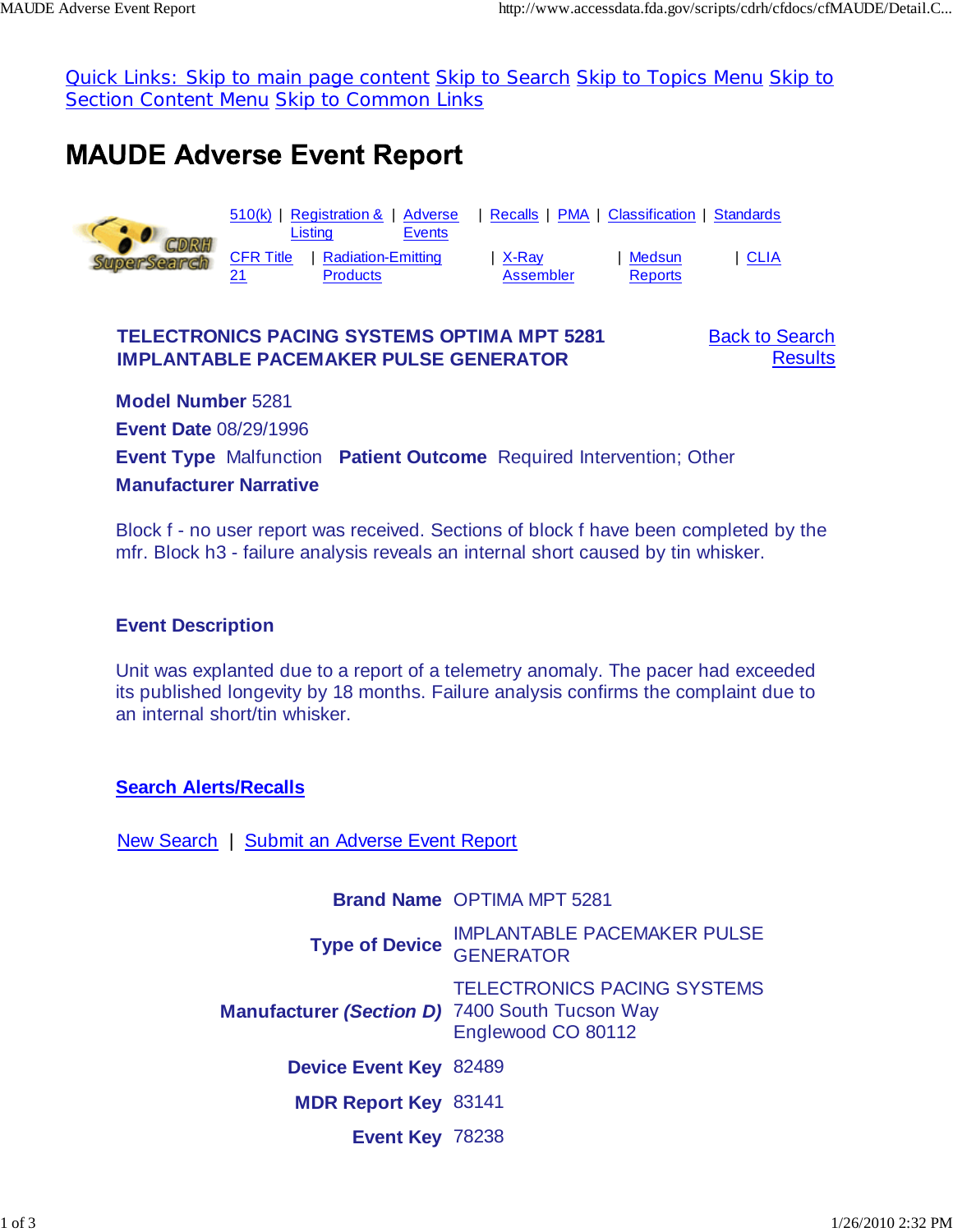**Report Number** 1316542-1997-00640

**Device Sequence Number** 1

**Product Code** DXY

**Report Source** Manufacturer

**Source Type** Health Professional,Other

**Reporter Occupation** Other

**Remedial Action** Recall

**Type of Report** Initial

**Report Date** 03/28/1997

*1* **Device Was Involved in the Event**

*1* **Patient Was Involved in the Event**

**Date FDA Received** 04/08/1997

**Is This An Adverse Event Report?** No

**Is This A Product Problem Report?** Yes

**Device Operator** Other

**Device MODEL Number** 5281

**Device Catalogue Number** 31175

**Was Device Available For Evaluation?** Device Returned To Manufacturer

**Date Returned to Manufacturer** 01/10/1997

**Is The Reporter A Health Professional?** No

**Was the Report Sent to FDA?** No

**Device Age** 10 yr

**Event Location** Hospital

**Date Manufacturer Received** 01/17/1997

**Was Device Evaluated By Manufacturer?** Yes

**Is The Device Single Use?** Yes

**Is the Device an Implant?** Yes

**Is this an Explanted Device?**

**Type of Device Usage** Initial